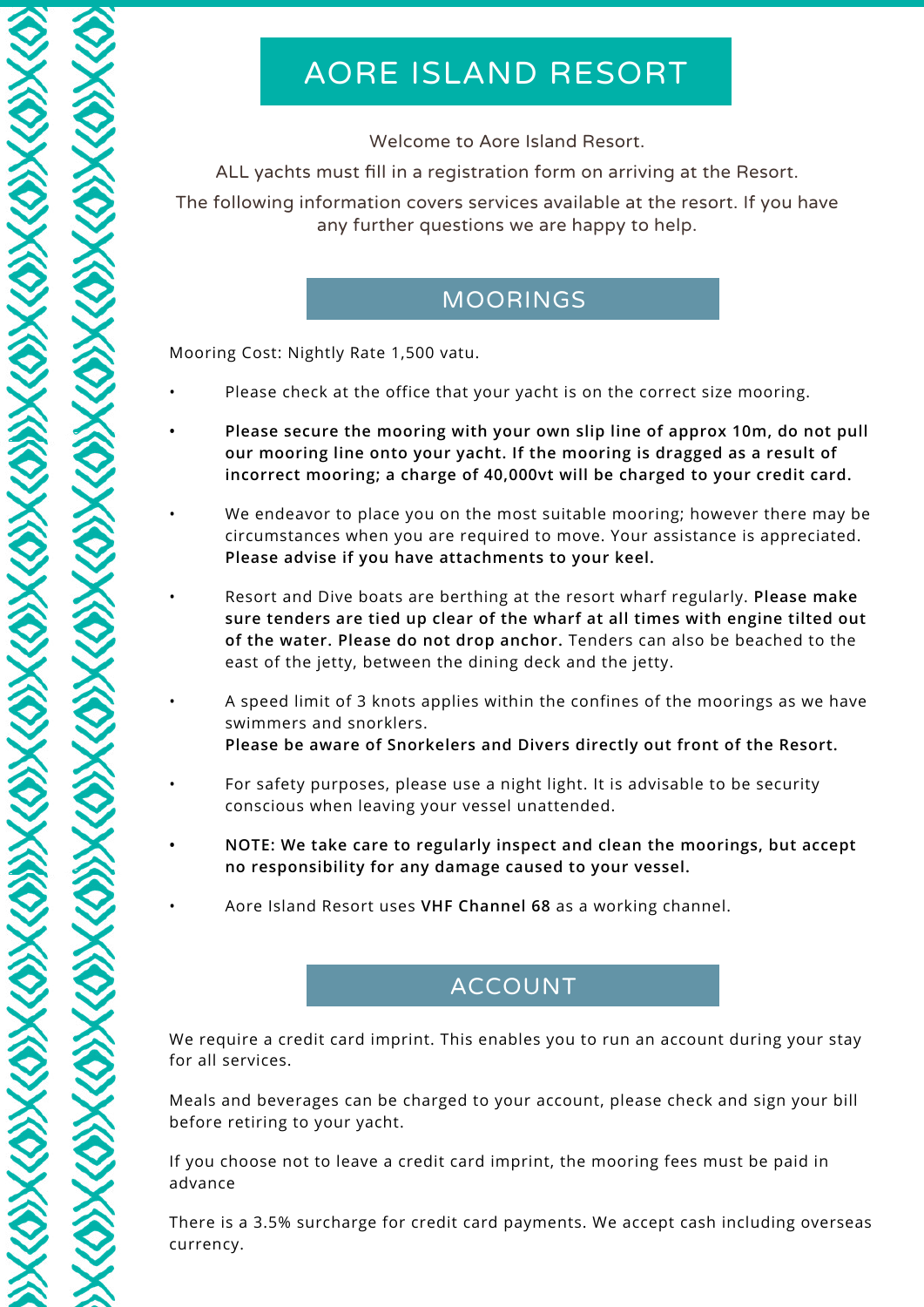All water at Aore Island Resort comes from a spring and is safe to drink. Yachts moored at the resort are welcome to fill small containers free of charge. There is a tap on the western side of the wharf.

# CHILDREN

- Children must be supervised by an adult at all times in the Resort grounds.
- Please do not allow your children to run through the Nakamal. Guests should appreciate the relaxing environment so please avoid any rowdiness or disruption.

# FERRY SERVICE

- A regular return ferry service operates between the Resort and Luganville, it is for Resort guests only.
	- **• Local water taxi boats can be contacted on Sandy: 7747773, or Matta: 7771418. Please use these water taxis to get from Aore Island to Luganville.**

# TELEPHONE & INTERNET **SERVICE**

- Office hours are from 8:00am to 4:00pm.
- Internet services are available during office hours.
- Resort Phone No. (678) 36705

#### RESTAURANT

- Continental and Cooked Breakfast is available between 6.30am 9.30am.
- We offer Daily Specials for Lunch and Dinner along with an "All Day Dining" Menu.
- **• Please make a booking for dinner. Last orders are to be placed by 8.30pm.**
- Clean casual clothes and footwear would be appreciated after 6.00pm.
- Bottled Wine only may be brought into the Restaurant; there is a corkage fee of 500 vatu per bottle.